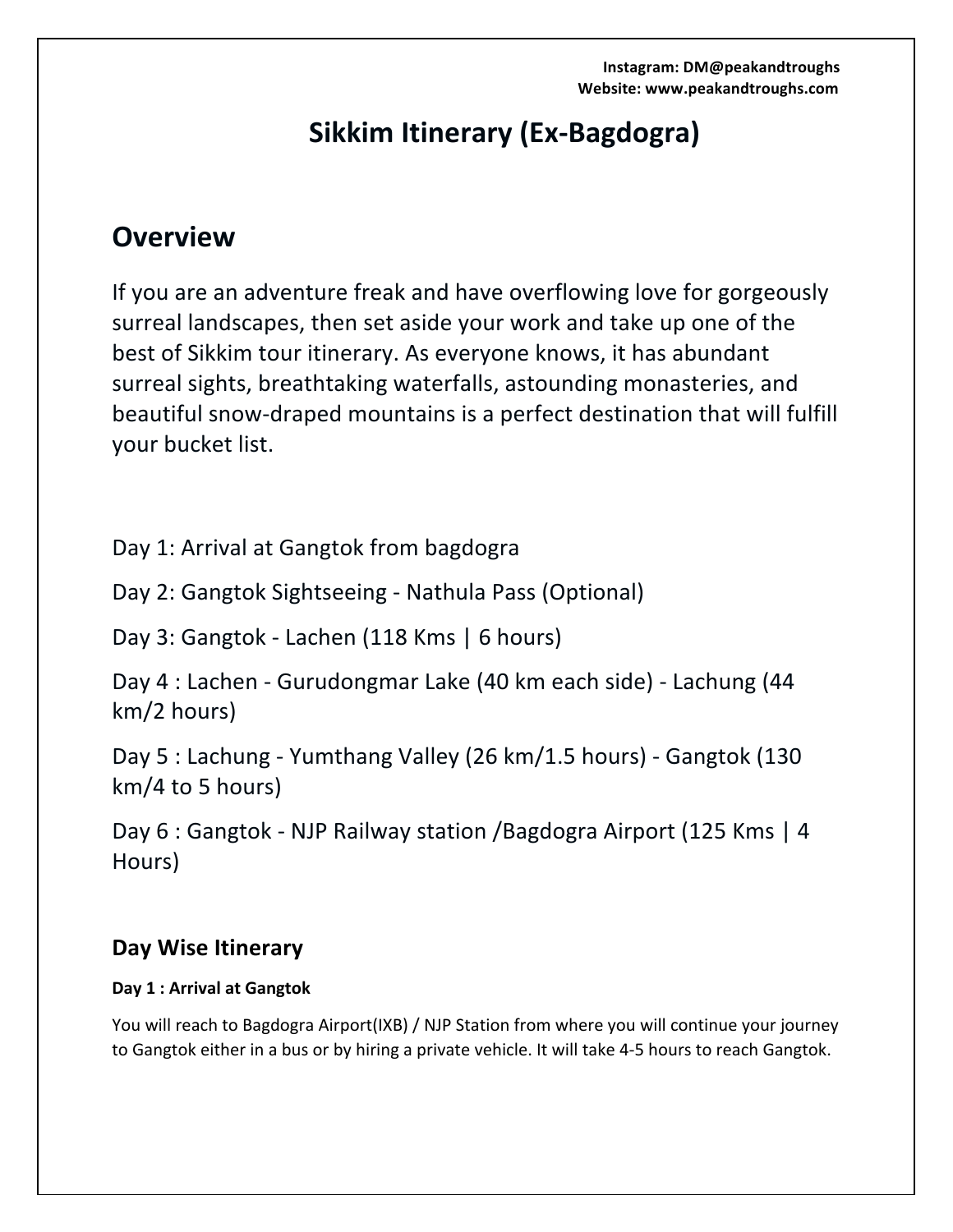#### **Instagram: DM@peakandtroughs** Website: www.peakandtroughs.com

#### **Day 2 : Gangtok Sightseeing - Nathula Pass (Optional)**

Today post breakfast, you can visit the breathtaking sight of the famous Tsogmo Lake. Lose yourself in the mesmerizing view of the surreal landscapes bound by snow-capped mountains. This ethereally beautiful lake is quite famous for housing Brahminy Ducks and many other migratory birds.

Next, you can visit to the Holy Baba Harbhajan Mandir that is believed to have the immense powers of fulfilling wishes. If passes are arranged a day before, then you could also include a visit to the famous Nathu La Pass (once booked, pass fees are not subject to any refund). **Do** remember that.

At the end of the day tour, we will return to Gangtok and relax at the hotel

#### **Day 3 : Gangtok - Lachen (118 Kms | 6 hours)**

Today post breakfast, we can visit with an exciting trip to Lachen. The tour will can also include a visit to the surreal Singhik View Point. This journey crosses through the famous seven sisters' waterfalls.

Later visit the Chungthang confluence where teesta river meets with Lachung and Lachen river.

Upon arrival at Lachen, check in at the hotel and relax overnight.

#### Day 4 : Lachen - Gurudongmar Lake (40 km each side) - Lachung (44 km/2 hours)

Today's beautiful day will start with a drive towards the heavenly abode of the adventure freaks - the famous Chopta Valley. You can explore the surreal landscapes and capture the mesmerizing beauty of the crystal-clear rivers and bright pine forests. Later on, you will proceed to visit the enchanting Gurudongmar Lake. Then return to hotel. Post that commences with a 2hour drive to Lachung. Make sure to lower your windows and enjoy the surreal view of the **breathtaking landscapes.**

Upon arrival in Lachung, check-in at a hotel and relax for the rest of the day.

#### Day 5 : Lachung - Yumthang Valley (26 km/1.5 hours) - Gangtok (130 km/4 to 5 hours)

Today visit the famous 'Valley of Flowers' - the Yumthang Valley that is located at an altitude of 11,800 ft. This valley is full of wonders and picturesque beauty and is an abode to zillion flowers.